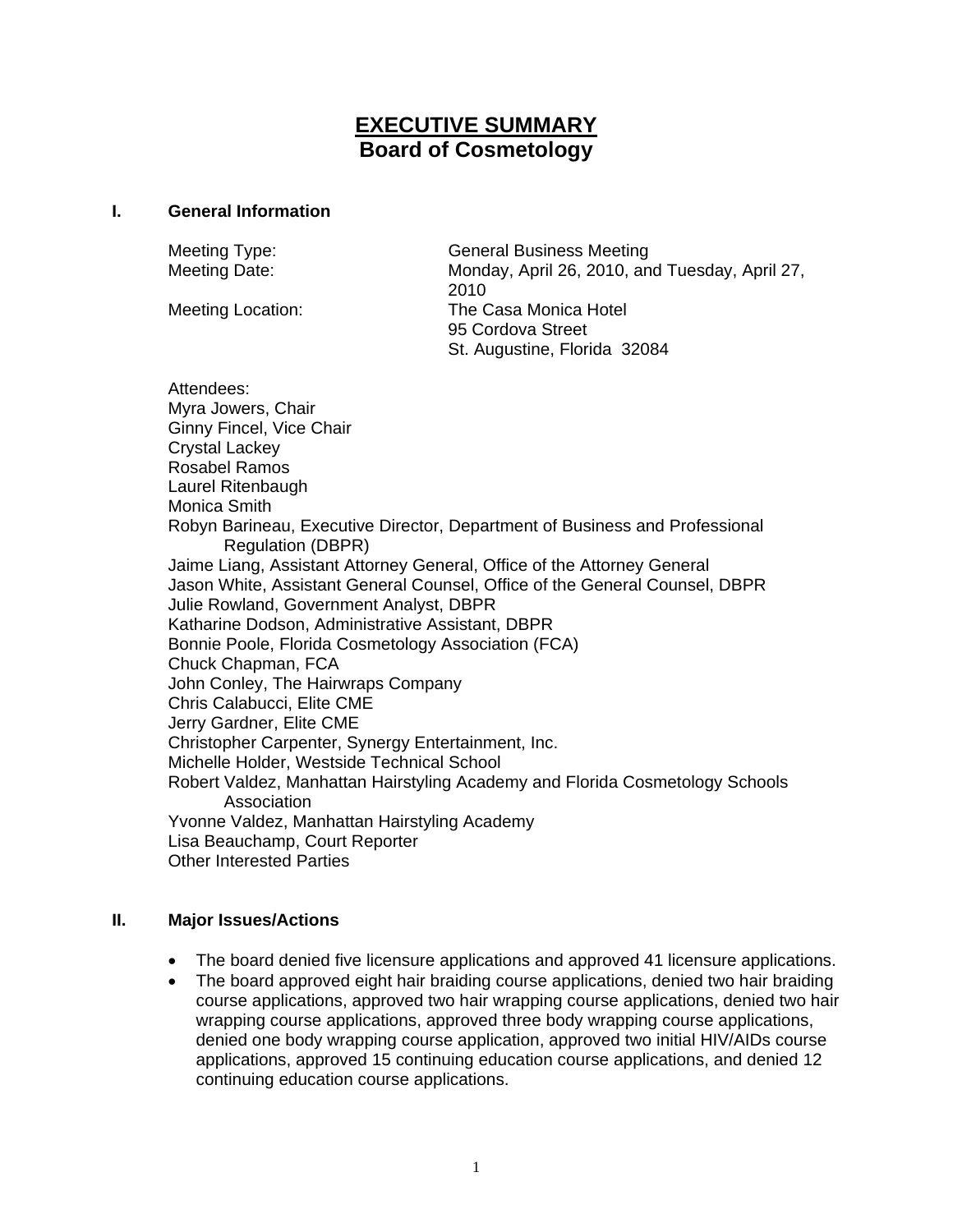- The board asked that reference dates be included in hair braiding, hair wrapping, body wrapping, and initial HIV/AIDs course materials. The board will discuss this topic at the July meeting.
- Chair Myra Jowers made the following committee appointments:
	- Continuing Education: Ginny Fincel and Monica Smith, Co-Chairs Ms. Smith will review all skin care courses, Ms. Fincel will review all hair and nails courses, and Ms. Smith/Ms. Fincel will split the review of all other courses
	- Rules: Laurel Ritenbaugh, Chair
	- Legislation: Myra Jowers, Chair
- The board discussed the application of lace wigs and agreed that a cosmetologist is required to apply a lace wig since it often requires cutting, shaving, coloring, and other cosmetology services.
- The board discussed late reporting of criminal convictions. They agreed to the following language and asked Ms. Jaime Liang, Assistant Attorney General, to notice the disciplinary guidelines for discussion at the July meeting to include this language:
	- Late reporting (more than 30 days from conviction or nolo contendere or guilty plea) - \$50 citation.
	- Failure to report and the crime is not related to cosmetology \$500 citation.
	- Failure to report a criminal conviction related to cosmetology open a case against the licensee for the conviction.
- The board reviewed the previously approved list of criminal offenses which can be approved by the department without board review and expanded the list to include additional offenses. Ms. Robyn Barineau, Executive Director, will provide the revised list to the Central Intake Unit.
- Ms. Barineau informed the board that as of December 31, 2009, the balance in their operating account was over \$1.8 million, and the balance in their unlicensed activity account was \$873,802. She added that the five-year projections do not include the increases to certain fees, but future reports should include those changes.
- The board approved the following changes to Rule 61G5-31.004, Florida Administrative Code – Hair Braiding**, and** Hair Wrapping**, and Body Wrapping** Course Requirements.

(1) All hair braiding courses taught for purposes of qualifying an individual for initial registration as a hair braider shall be a two-day, 16-hour course; and, shall be approved by the Board prior to the course being taught for registration qualification purposes. To be considered for approval by the Board, the course shall consist of the following:

(c) 4 hours of instruction regarding disorders and diseases of the scalp. At the conclusion of this instruction a student shall be able to understand:

2. When hair braiding services can be performed on a client with disorders **and diseases** of the scalp.

(2) All body wrapping courses taught for purposes of qualifying an individual for initial registration as a body wrapper shall be a two-day, 12-hour course; and, shall be approved by the Board prior to the course being taught for registration qualification purposes. To be considered for approval by the Board, the course shall consist of the following:

(c) 1 hour of instruction regarding disorders and diseases of the scalp. At the conclusion of this instruction a student shall be able to understand:

2. When **skin body** wrapping services can be performed on a client with disorders **and diseases** of the scalp.